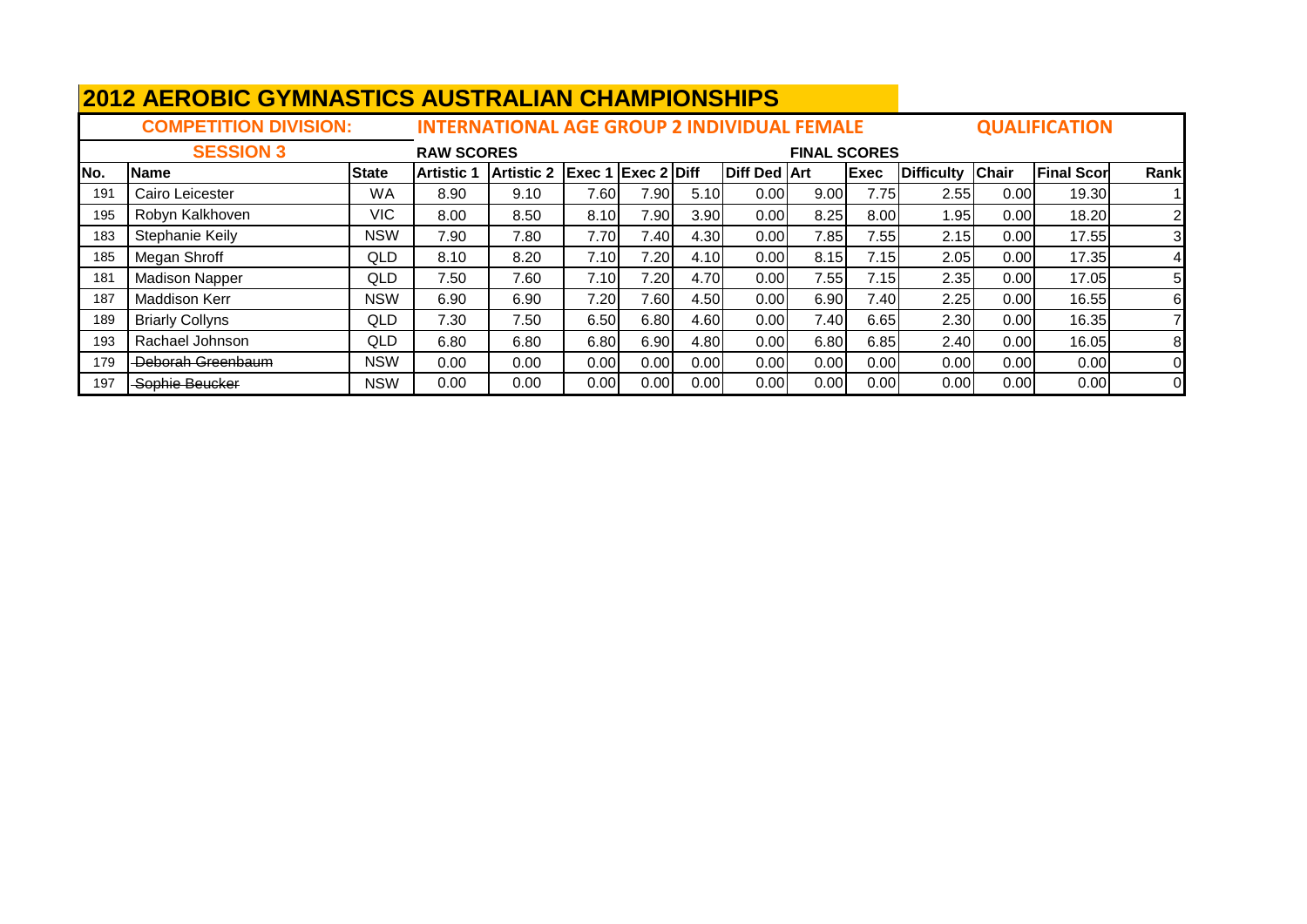|     | <b>2012 AEROBIC GYMNASTICS AUSTRALIAN CHAMPIONSHIPS</b> |              |                   |                                    |                           |      |      |                     |                     |             |                      |              |                    |                |
|-----|---------------------------------------------------------|--------------|-------------------|------------------------------------|---------------------------|------|------|---------------------|---------------------|-------------|----------------------|--------------|--------------------|----------------|
|     | <b>COMPETITION DIVISION:</b>                            |              |                   | <b>INTERNATIONAL SENIOR FEMALE</b> |                           |      |      |                     |                     |             | <b>QUALIFICATION</b> |              |                    |                |
|     | <b>SESSION 3</b>                                        |              | <b>RAW SCORES</b> |                                    |                           |      |      |                     | <b>FINAL SCORES</b> |             |                      |              |                    |                |
| No. | <b>Name</b>                                             | <b>State</b> | <b>Artistic 1</b> | <b>Artistic 2</b>                  | <b>Exec 1 Exec 2 Diff</b> |      |      | <b>Diff Ded Art</b> |                     | <b>Exec</b> | <b>Difficulty</b>    | <b>Chair</b> | <b>Final Score</b> | Rank           |
| 204 | Samantha Elkington                                      | WA           | 7.70              | 7.80                               | 7.80                      | 7.80 | 5.80 | 0.00                | 7.75                | 7.80        | 2.90                 | 0.00         | 18.45              |                |
| 200 | Chelsea Carroll                                         | WA           | 8.00              | 8.00                               | 7.90                      | 7.70 | 4.80 | 0.00                | 8.00                | 7.80        | 2.40                 | 0.00         | 18.20              | $\overline{c}$ |
| 190 | Krichelle Gilmour                                       | QLD          | 8.30              | 8.30                               | 7.20                      | 7.30 | 4.60 | 0.00                | 8.30                | 7.25        | 2.30                 | 0.00         | 17.85              | 3              |
| 196 | <b>Caitlin Shipsides</b>                                | <b>VIC</b>   | 8.10              | 8.10                               | 7.50                      | 7.30 | 4.10 | 0.00                | 8.10                | 7.40        | 2.05                 | 0.00         | 17.55              | 4              |
| 182 | Catriona Cowden                                         | WA           | 7.60              | 7.60                               | 7.60                      | 7.50 | 4.10 | 0.00                | 7.60                | 7.55        | 2.05                 | 0.00         | 17.20              | 5              |
| 192 | Annabel Muttdon                                         | <b>VIC</b>   | 8.20              | 8.00                               | 7.20                      | 7.20 | 3.80 | 0.00                | 8.10                | 7.20        | 1.90                 | 0.00         | 17.20              | 6              |
| 208 | Zoe Tisdale                                             | <b>WA</b>    | 7.60              | 7.60                               | 7.40                      | 7.30 | 4.40 | 0.00                | 7.60                | 7.35        | 2.20                 | 0.00         | 17.15              |                |
| 194 | Koby Moore                                              | <b>NSW</b>   | 7.50              | 7.60                               | 7.00                      | 7.10 | 3.90 | 0.00                | 7.55                | 7.05        | 1.95                 | 0.00         | 16.55              | 8              |
| 188 | Janelle Marsh                                           | <b>WA</b>    | 7.80              | 7.80                               | 6.50                      | 6.40 | 4.10 | 0.00                | 7.80                | 6.45        | 2.05                 | 0.00         | 16.30              | 9              |
| 186 | Darcy Cusack                                            | <b>QLD</b>   | 7.50              | 7.70                               | 7.00                      | 6.90 | 3.00 | 0.00                | 7.60                | 6.95        | 1.50                 | 0.00         | 16.05              | 10             |
| 184 | <b>Chelsea Harris</b>                                   | <b>NSW</b>   | 7.90              | 7.70                               | 6.90                      | 6.90 | 2.30 | 0.00                | 7.80                | 6.90        | 1.15                 | 0.20         | 15.65              | 11             |
| 206 | Samantha Shelton                                        | <b>VIC</b>   | 7.40              | 7.20                               | 7.50                      | 7.30 | 2.60 | 1.00                | 7.30                | 7.40        | 0.80                 | 0.00         | 15.50              | 12             |
| 180 | Anastasia Riordan-Banister                              | <b>NSW</b>   | 6.30              | 6.70                               | 6.90                      | 7.00 | 2.60 | 0.00                | 6.50                | 6.95        | 1.30                 | 0.20         | 14.55              | 13             |
| 198 | -Samantha Donaldson                                     | QLD          | 0.00              | 0.00                               | 0.00                      | 0.00 | 0.00 | 0.00                | 0.00                | 0.00        | 0.00                 | 0.00         | 0.00               | $\overline{0}$ |
| 202 | <b>Melissa Mason</b>                                    | VIC.         | 0.00              | 0.00                               | 0.00                      | 0.00 | 0.00 | 0.00                | 0.00                | 0.00        | 0.00                 | 0.00         | 0.00               | $\Omega$       |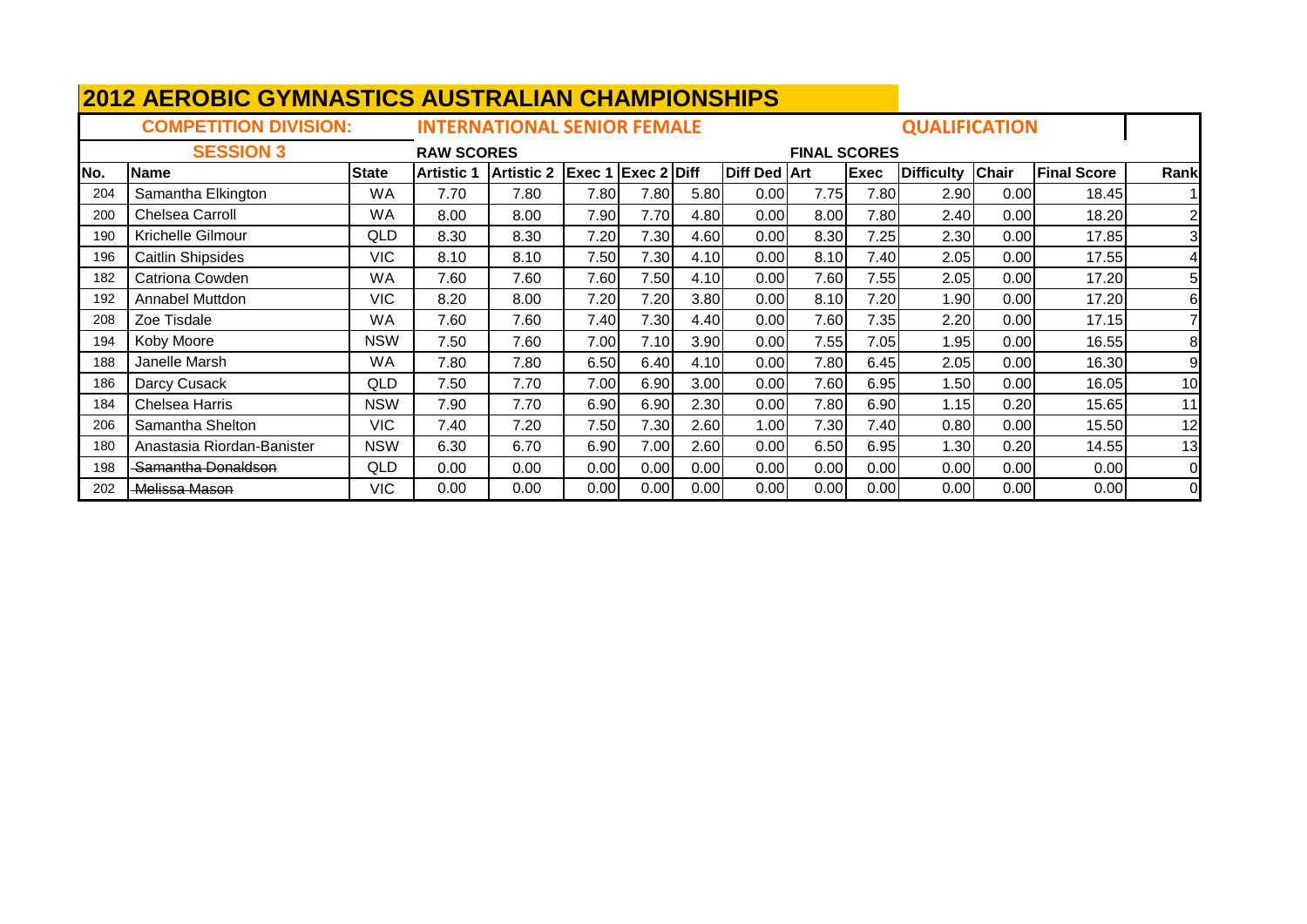|      |                              | <b>2012 AEROBIC GYMNASTICS AUSTRALIAN CHAMPIONSHIPS</b><br><b>INTERNATIONAL AGE GROUP 1 INDIVIDUAL FEMALE</b> |                   |                   |                                      |      |      |                     |                     |      |                   |              |                      |      |  |
|------|------------------------------|---------------------------------------------------------------------------------------------------------------|-------------------|-------------------|--------------------------------------|------|------|---------------------|---------------------|------|-------------------|--------------|----------------------|------|--|
|      | <b>COMPETITION DIVISION:</b> |                                                                                                               |                   |                   |                                      |      |      |                     |                     |      |                   |              | <b>QUALIFICATION</b> |      |  |
|      | <b>SESSION 3</b>             |                                                                                                               | <b>RAW SCORES</b> |                   |                                      |      |      |                     | <b>FINAL SCORES</b> |      |                   |              |                      |      |  |
| INo. | <b>Name</b>                  | <b>State</b>                                                                                                  | <b>Artistic 1</b> | <b>Artistic 2</b> | $\left $ Exec 1 $\left $ Exec 2 Diff |      |      | <b>Diff Ded Art</b> |                     | Exec | <b>Difficulty</b> | <b>Chair</b> | <b>Final Score</b>   | Rank |  |
| 199  | <b>Charlotte Roe</b>         | VIC.                                                                                                          | 8.40              | 8.70              | 7.90                                 | 8.30 | 2.70 | 0.00                | 8.55                | 8.10 | 1.35              | 0.00         | 18.00                |      |  |
| 215  | Rebecca Donato               | VIC                                                                                                           | 8.40              | 8.50              | 7.80                                 | 8.00 | 3.00 | 0.00                | 8.45                | 7.90 | 1.50l             | 0.00         | 17.85                |      |  |
| 201  | <b>Giveney How</b>           | <b>WA</b>                                                                                                     | 8.20              | 8.30              | 7.60                                 | 7.90 | 3.00 | 0.00                | 8.25                | 7.75 | 1.501             | 0.00         | 17.50                | 3    |  |
| 213  | Katie Underwood              | <b>QLD</b>                                                                                                    | 7.90              | 7.80              | 8.00                                 | 7.70 | 2.80 | 0.00                | 7.85                | 7.85 | 1.40              | 0.00         | 17.10                |      |  |
| 203  | <b>Kira Stray</b>            | QLD                                                                                                           | 8.10              | 8.00              | 7.40                                 | 7.60 | 2.80 | 0.00                | 8.05                | 7.50 | 1.40              | 0.00         | 16.95                | 5    |  |
| 209  | Olivia Feaver                | <b>VIC</b>                                                                                                    | 8.10              | 8.10              | 7.60                                 | 7.80 | 2.20 | 0.00                | 8.10                | 7.70 | 1.10              | 0.00         | 16.90                | 6    |  |
| 211  | Jazmin Crawford              | <b>WA</b>                                                                                                     | 7.80              | 7.80              | 6.70                                 | 7.00 | 2.60 | 0.00                | 7.80                | 6.85 | 1.30              | 0.00         | 15.95                |      |  |
| 207  | Lani Nielsen                 | <b>QLD</b>                                                                                                    | 7.50              | 7.50              | 7.10                                 | 6.70 | 2.80 | 0.00                | 7.50                | 6.90 | 1.40              | 0.00         | 15.80                | 8    |  |
| 205  | <b>Tahnee Bratanavicius</b>  | VIC                                                                                                           | 7.90              | 7.90              | 6.00                                 | 6.30 | 2.50 | 0.00                | 7.90                | 6.15 | 1.25              | 0.00         | 15.30                | 9    |  |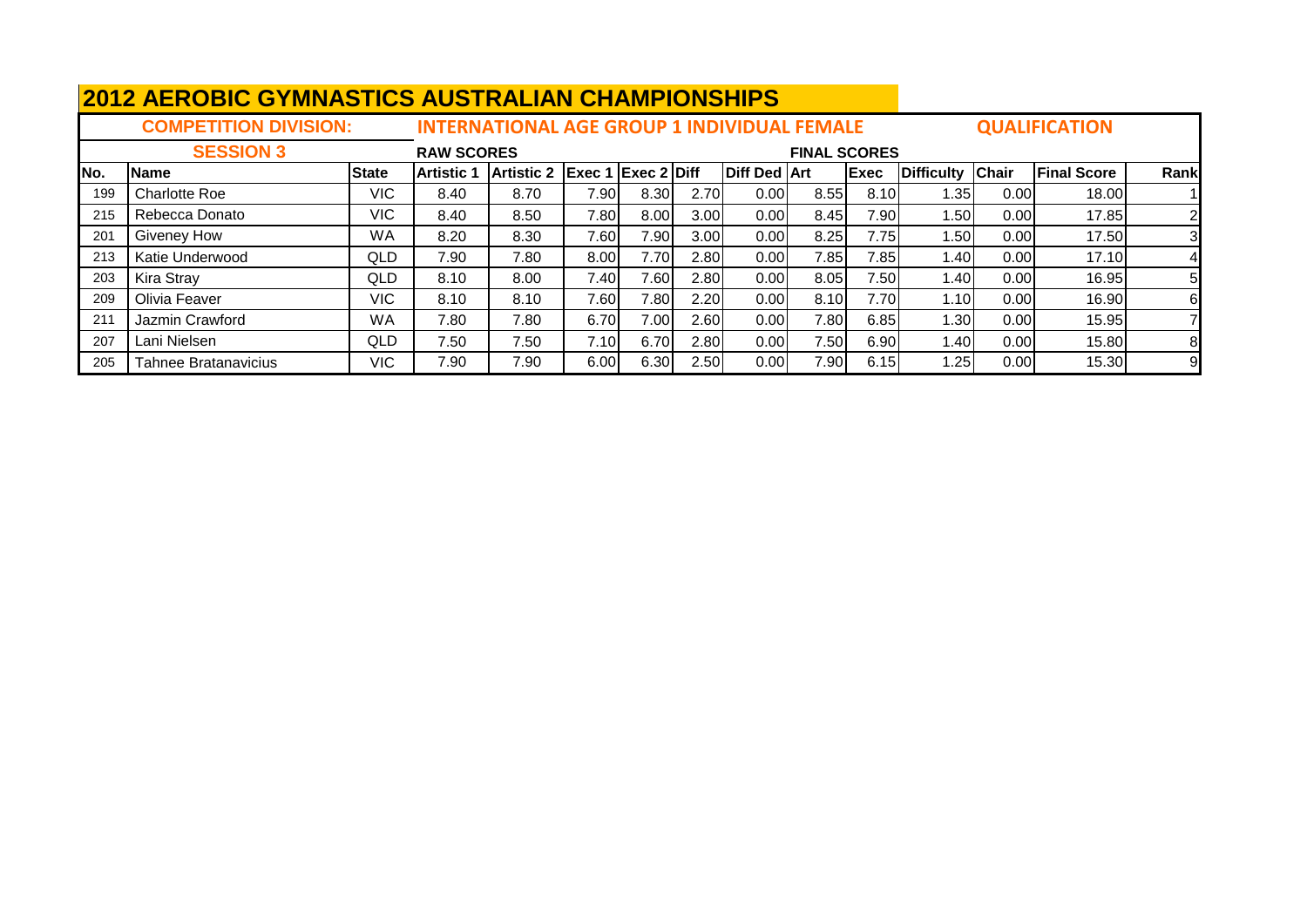|      |                                | <b>2012 AEROBIC GYMNASTICS AUSTRALIAN CHAMPIONSHIPS</b> |                                             |                                               |      |      |      |                       |                     |              |                  |      |                      |       |
|------|--------------------------------|---------------------------------------------------------|---------------------------------------------|-----------------------------------------------|------|------|------|-----------------------|---------------------|--------------|------------------|------|----------------------|-------|
|      | <b>COMPETITION DIVISION:</b>   |                                                         | <b>INTERNATIONAL SENIOR INDIVIDUAL MALE</b> |                                               |      |      |      |                       |                     |              |                  |      | <b>QUALIFICATION</b> |       |
|      | <b>SESSION 3</b>               |                                                         | <b>RAW SCORES</b>                           |                                               |      |      |      |                       | <b>FINAL SCORES</b> |              |                  |      |                      |       |
| INo. | <b>Name</b>                    | <b>State</b>                                            | lArtistic 1                                 | $ $ Artistic 2 $ $ Exec 1 $ $ Exec 2 $ $ Diff |      |      |      | <b>IDiff Ded IArt</b> |                     | <b>IExec</b> | Difficulty Chair |      | <b>IFinal Score</b>  | Rankl |
|      | 210<br><b>Brenton Andreoli</b> | VIC                                                     | 7.80                                        | 7.90                                          | 7.90 | 8.00 | 5.90 | 0.00                  | 7.85                | 7.95         | 2.95             | 0.00 | 18.75                |       |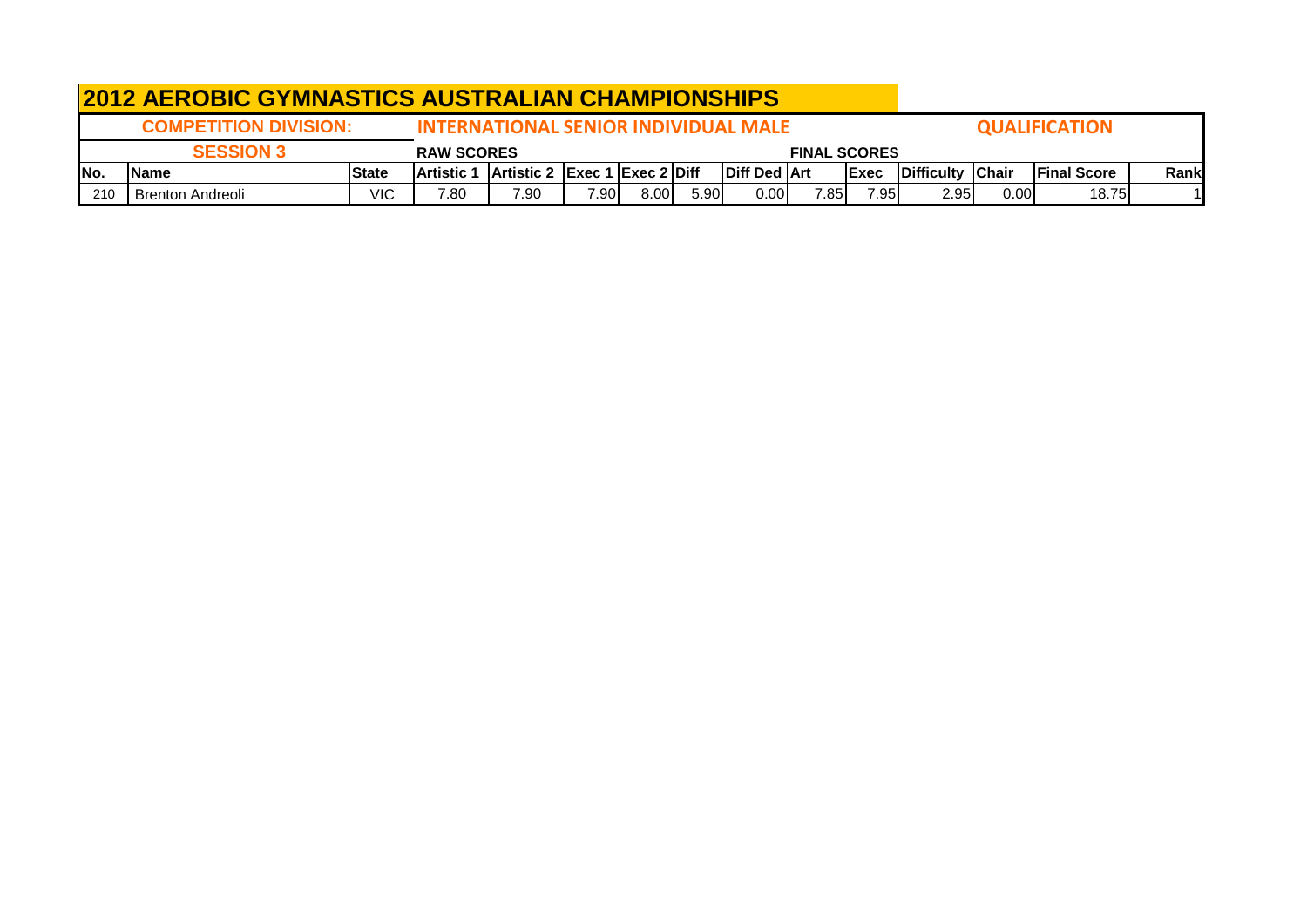|     | <b>2012 AEROBIC GYMNASTICS AUSTRALIAN CHAMPIONSHIPS</b> |              |                        |                                                       |      |      |                   |                     |                     |              |                  |       |                      |       |
|-----|---------------------------------------------------------|--------------|------------------------|-------------------------------------------------------|------|------|-------------------|---------------------|---------------------|--------------|------------------|-------|----------------------|-------|
|     | <b>COMPETITION DIVISION:</b>                            |              |                        | <b>INTERNATIONAL SENIOR PAIR</b>                      |      |      |                   |                     |                     |              |                  |       | <b>QUALIFICATION</b> |       |
|     | <b>SESSION 3</b>                                        |              | <b>RAW SCORES</b>      |                                                       |      |      |                   |                     | <b>FINAL SCORES</b> |              |                  |       |                      |       |
| No. | <b>IName</b>                                            | <b>State</b> | lArtistic <sup>.</sup> | $\vert$ Artistic 2 $\vert$ Exec 1 $\vert$ Exec 2 Diff |      |      |                   | <b>Diff Ded Art</b> |                     | <b>IExec</b> | Difficulty Chair |       | <b>Final Score</b>   | Rankl |
| 212 | Darcy Cusack, Samantha<br><b>Donaldson</b>              | QLD          | 0.00                   | 0.00                                                  | 0.00 | 0.00 | 0.00 <sub>l</sub> | 0.00                | 0.00                | 0.00         | 0.00             | 0.001 | 0.00                 |       |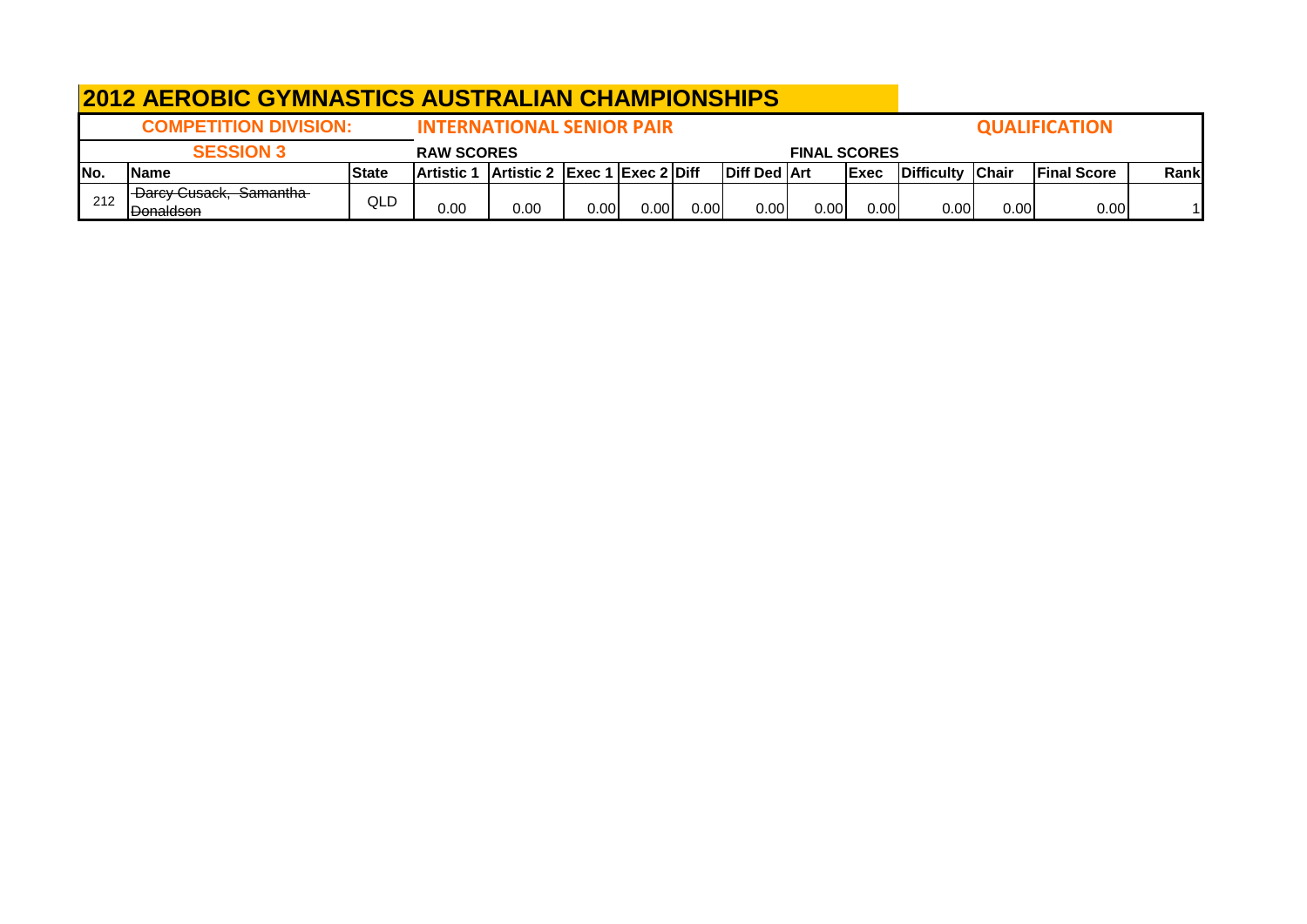|      | <b>COMPETITION DIVISION:</b>                                                                           |              |                   | <b>AERODANCE JUNIOR TEAM</b> |                             |       |      |                     |                     |       |                   |                   | <b>QUALIFICATION</b> |                |
|------|--------------------------------------------------------------------------------------------------------|--------------|-------------------|------------------------------|-----------------------------|-------|------|---------------------|---------------------|-------|-------------------|-------------------|----------------------|----------------|
|      | <b>SESSION 3</b>                                                                                       |              | <b>RAW SCORES</b> |                              |                             |       |      |                     | <b>FINAL SCORES</b> |       |                   |                   |                      |                |
| INo. | <b>Name</b>                                                                                            | <b>State</b> | <b>Artistic 1</b> | <b>Artistic 2</b>            | $\left $ Exec 1 Exec 2 Diff |       |      | <b>Diff Ded Art</b> |                     | Exec  | <b>Difficulty</b> | Chair             | <b>Final Score</b>   | Rank           |
| 218  | Alison Date, Ashleigh Elvin,<br>Kira Le Marshall, Grace<br>Mitchell, Aymee Sleaford                    | <b>QLD</b>   | 7.70              | 7.70                         | 7.60                        | 7.401 | 1.00 | 0.00                | 7.70                | 7.50  | 0.50              | 0.00              | 15.70                |                |
| 214  | Charlotte Mitchell, Amelia<br>Searle, Jasmine Searle, Tayla<br>Sleaford, Macy Barnshaw                 | QLD          | 7.50              | 7.40                         | 7.00                        | 6.90  | 0.50 | 0.00                | 7.45                | 6.95I | 0.25              | 0.001             | 14.65                | $\overline{2}$ |
| 216  | Annelise Chu, Cassandra<br>Economides, Anika Flowers,<br>Samantha Ly, Jaclyn Nguyen,<br>Annika Pienaar | <b>NSW</b>   | 6.20              | 6.40                         | 5.80                        | 5.80  | 0.50 | 0.50                | 6.30                | 5.80  | 0.001             | 0.00 <sub>l</sub> | 12.10                | 31             |

## **2012 AEROBIC GYMNASTICS AUSTRALIAN CHAMPIONSHIPS**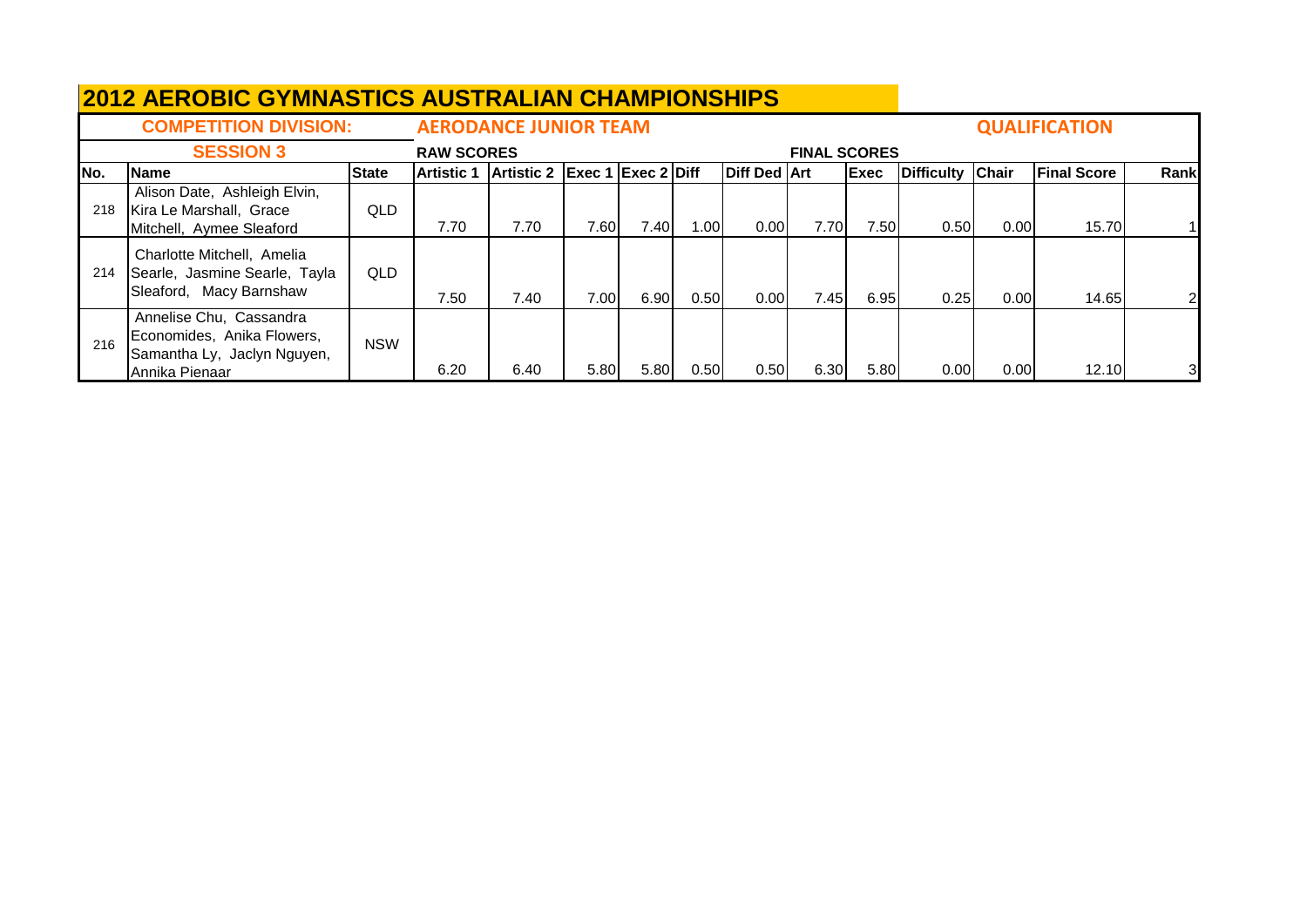|      | <b>2012 AEROBIC GYMNASTICS AUSTRALIAN CHAMPIONSHIPS</b> |              |                   |                                       |          |      |      |                     |                     |             |                  |      |                      |      |
|------|---------------------------------------------------------|--------------|-------------------|---------------------------------------|----------|------|------|---------------------|---------------------|-------------|------------------|------|----------------------|------|
|      | <b>COMPETITION DIVISION:</b>                            |              |                   | <b>INTERNATIONAL AGE GROUP 2 PAIR</b> |          |      |      |                     |                     |             |                  |      | <b>QUALIFICATION</b> |      |
|      | <b>SESSION 3</b>                                        |              | <b>RAW SCORES</b> |                                       |          |      |      |                     | <b>FINAL SCORES</b> |             |                  |      |                      |      |
| INo. | <b>Name</b>                                             | <b>State</b> | Artistic <b>1</b> | Artistic 2 Exec 1 Exec 2 Diff         |          |      |      | <b>Diff Ded Art</b> |                     | <b>Exec</b> | Difficulty Chair |      | <b>Final Score</b>   | Rank |
| 219  | Rachael Johnson, Madison                                | QLD          |                   |                                       |          |      |      |                     |                     |             |                  |      |                      |      |
|      | Napper                                                  |              | 7.70              | 7.80                                  | 6.60     | 6.80 | 3.10 | 0.00                | 7.75                | 6.70        | 1.55             | 0.00 | 16.00                |      |
| 217  | Sophie Beucker, Maddison                                | <b>NSW</b>   |                   |                                       |          |      |      |                     |                     |             |                  |      |                      |      |
|      | lKerr                                                   |              | 0.00              | 0.00                                  | $0.00\,$ | 0.00 | 0.00 | 0.00                | 0.00                | $0.00\,$    | 0.00             | 0.00 | 0.00                 | Οl   |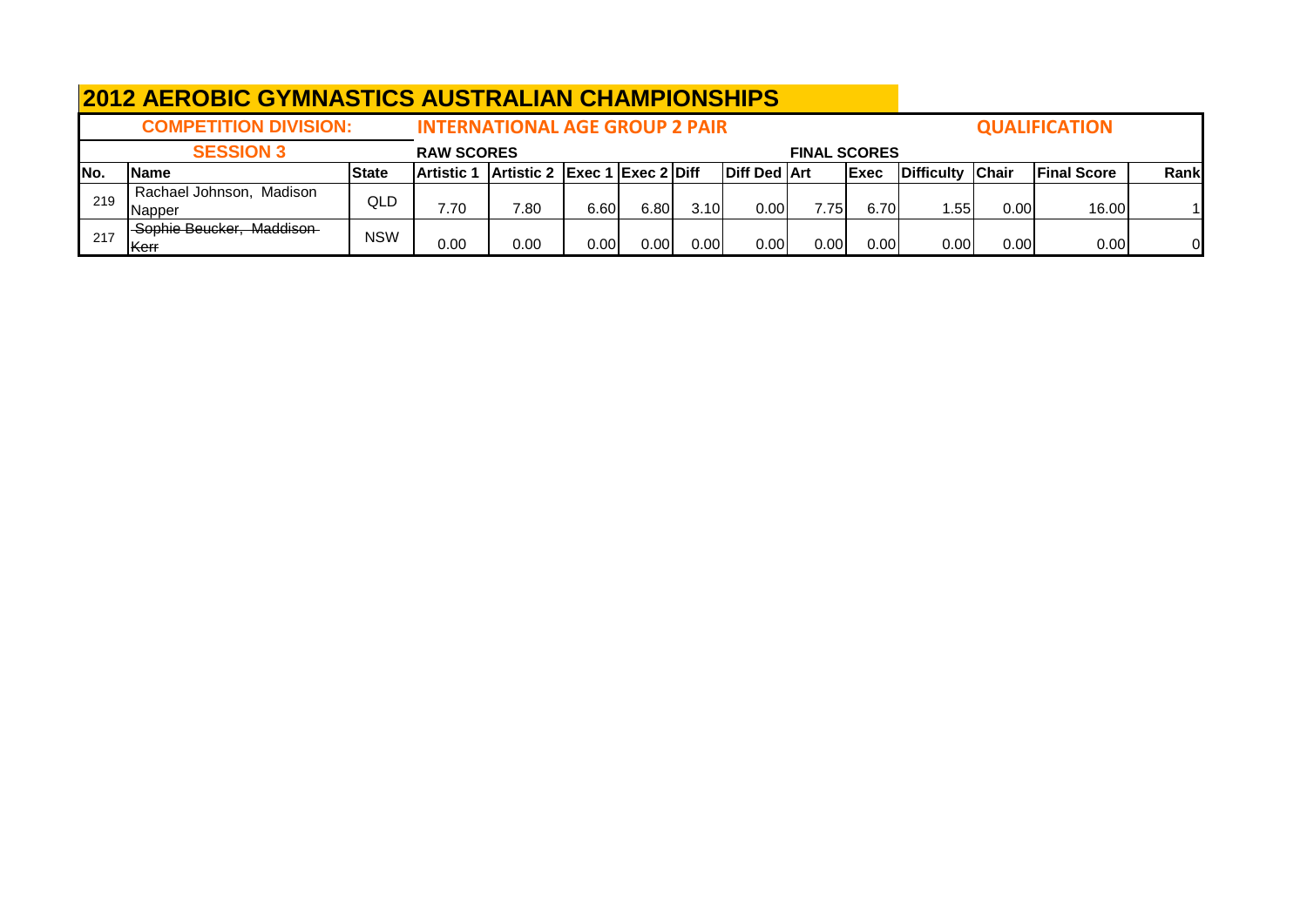|     | <b>2012 AEROBIC GYMNASTICS AUSTRALIAN CHAMPIONSHIPS</b>                                                                                                              |              |                   |                                    |                      |      |      |                     |                     |             |                   |       |                      |                |
|-----|----------------------------------------------------------------------------------------------------------------------------------------------------------------------|--------------|-------------------|------------------------------------|----------------------|------|------|---------------------|---------------------|-------------|-------------------|-------|----------------------|----------------|
|     | <b>COMPETITION DIVISION:</b>                                                                                                                                         |              |                   | <b>AERODANCE INTERMEDIATE TEAM</b> |                      |      |      |                     |                     |             |                   |       | <b>QUALIFICATION</b> |                |
|     | <b>SESSION 3</b>                                                                                                                                                     |              | <b>RAW SCORES</b> |                                    |                      |      |      |                     | <b>FINAL SCORES</b> |             |                   |       |                      |                |
| No. | Name                                                                                                                                                                 | <b>State</b> |                   | Artistic 1   Artistic 2            | $Exec 1$ Exec 2 Diff |      |      | <b>Diff Ded Art</b> |                     | <b>Exec</b> | <b>Difficulty</b> | Chair | <b>Final Score</b>   | Rank           |
| 228 | Ruby Cordner, Bridget<br>Mcnamara, Jessica Ormeno,<br>Paige Sutterby, Ady Waters,<br>Tahnee Bratanavicius, Rikki Bell<br>Warren                                      | <b>VIC</b>   | 7.80              | 8.00                               | 7.90                 | 8.00 | 0.50 | 0.00                | 7.90                | 7.95        | 0.25              | 0.00  | 16.10                |                |
| 224 | Ashleigh Auret, Elizabeth<br>Burgess, Marni Forde-Sloan,<br>Natalie Geale, Mercedes<br>McIntyre, Kirsty Till, Isabel<br>Turner, Michaela Warren,<br>Jessica Williams | QLD          | 7.70              | 7.90                               | 7.70                 | 7.70 | 0.90 | 0.00                | 7.80                | 7.70        | 0.45              | 0.00  | 15.95                | 2              |
| 226 | Jazmin Crawford, Giveney<br>How, Demyan Kostylev, Jarra<br>Somerville, Alexandra Wilde                                                                               | WA           | 7.30              | 7.60                               | 7.50                 | 7.50 | 0.80 | 0.00                | 7.45                | 7.50        | 0.40              | 0.00  | 15.35                | $\overline{3}$ |
| 222 | Soraya Le Marshall, Jasmine<br>Meehan-Stubbs, Amy Morrison,<br>Kira Stray, Alexandra Tree,<br>Montana Zillfleisch                                                    | QLD          | 7.70              | 7.80                               | 7.20                 | 7.40 | 0.60 | 0.00                | 7.75                | 7.30        | 0.30              | 0.00  | 15.35                | 4              |
| 220 | Claudia Beucker, Chelsea<br>Clarke, Maddison Kerr, Sarah<br>Mitchell, Anastasia Riordan-<br>Banister                                                                 | <b>NSW</b>   | 6.70              | 6.70                               | 7.00                 | 7.20 | 1.00 | 0.00                | 6.70                | 7.10        | 0.50              | 0.00  | 14.30                | 5              |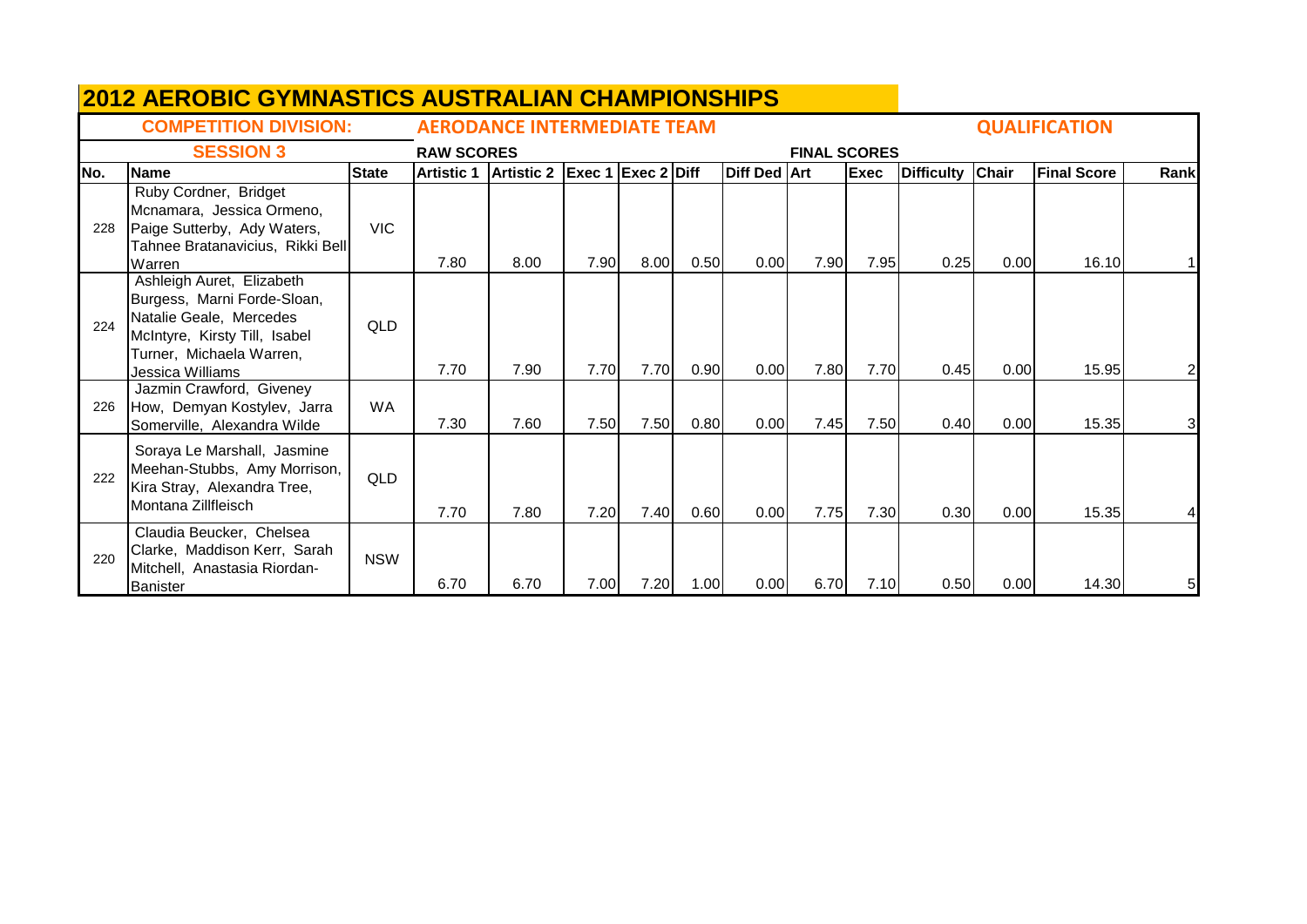|              | <b>2012 AEROBIC GYMNASTICS AUSTRALIAN CHAMPIONSHIPS</b> |              |                                                  |                                                               |      |       |      |                     |                     |      |                  |       |                      |       |
|--------------|---------------------------------------------------------|--------------|--------------------------------------------------|---------------------------------------------------------------|------|-------|------|---------------------|---------------------|------|------------------|-------|----------------------|-------|
|              | <b>COMPETITION DIVISION:</b>                            |              | <b>INTERNATIONAL AGE GROUP 2 INDIVIDUAL MALE</b> |                                                               |      |       |      |                     |                     |      |                  |       | <b>QUALIFICATION</b> |       |
|              | <b>SESSION 3</b>                                        |              | <b>RAW SCORES</b>                                |                                                               |      |       |      |                     | <b>FINAL SCORES</b> |      |                  |       |                      |       |
| INo.         | <b>IName</b>                                            | <b>State</b> | <b>Artistic 1</b>                                | $\vert$ Artistic 2 $\vert$ Exec 1 $\vert$ Exec 2 $\vert$ Diff |      |       |      | <b>Diff Ded Art</b> |                     | Exec | Difficulty Chair |       | <b>Final Score</b>   | Rankl |
| $22^{\circ}$ | Kenji Fujihara                                          | VIC          | 8.20                                             | 8.20                                                          | 6.00 | 6.00l | 4.20 | 0.00                | 8.20                | 6.00 | 2.10I            | 0.001 | 16.30                |       |